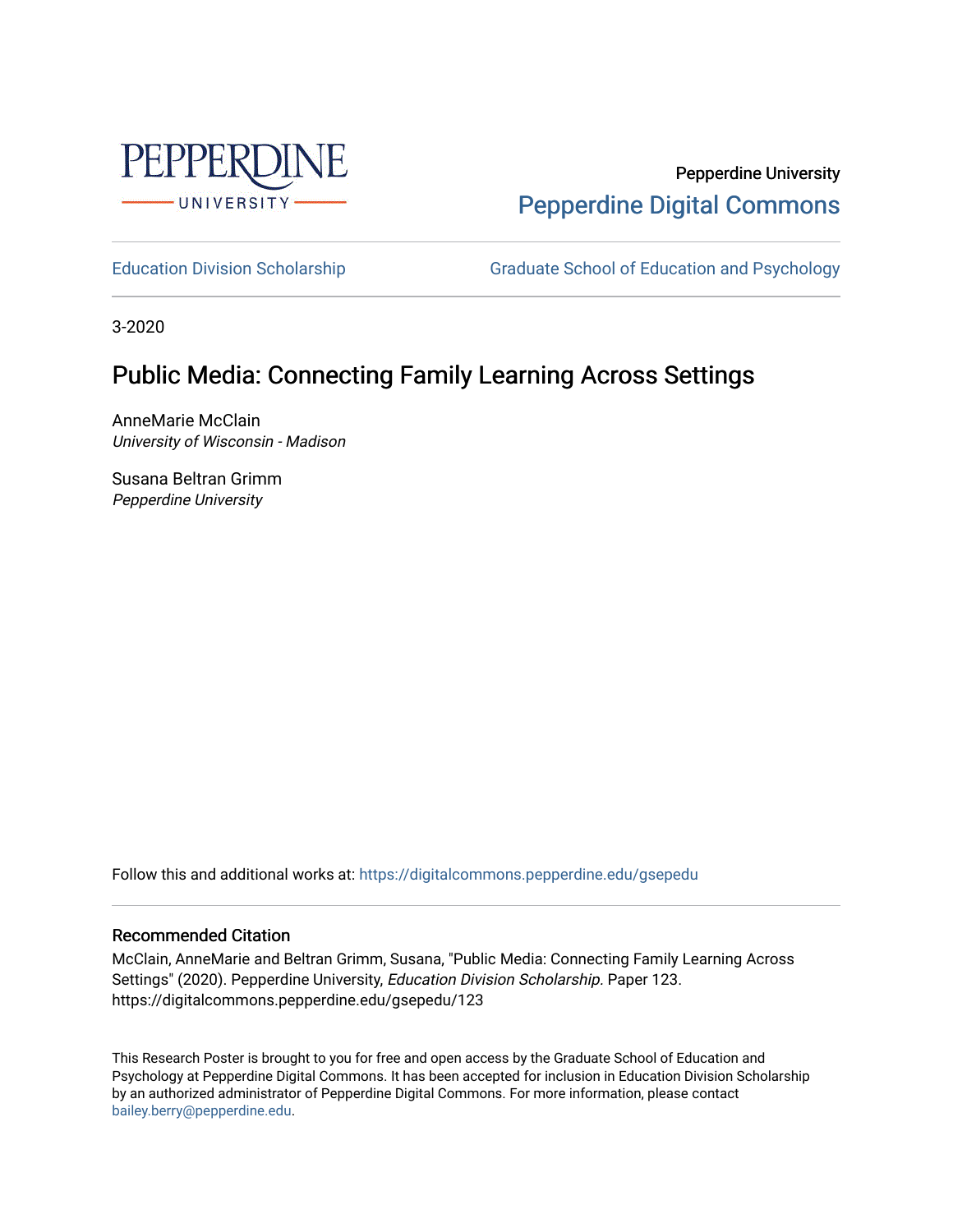# **Public media: Connecting family learning across settings**

As public media stations with outreach departments, you play a powerful part in connecting families with resources, local activities, and events that cultivate children's learning about the topics that excite them most.

[The Families Learning Across Boundaries](http://joanganzcooneycenter.org/initiative/families-learning-across-boundaries/) (FamLAB) Project surveyed 1,550 parents and 600 pre-K through grade 8 teachers in the United States about how they support 3–12-year-old children's learning in their communities. We've taken select findings from this research to come up with suggestions that build on the important work you're doing to support this learning.

30 local public media stations across the U.S. have received funding from the [CPB-PBS Ready to Learn \(RTL\)](https://www.cpb.org/ready-to-learn) initiative, a cooperative agreement with the U.S. Department of Education. RTL expands families' access to content and programs that promote early learning and school readiness with topics like science and literacy.

## **What we found**

Kids ages 3–12 are already using media to deepen their interests and master skills. 74% of them search the Internet for information related to their interests, and 73% consult online learning tutorials to get better at a skill or activity. However, how kids use media sometimes differs: those from lower-income families are more likely to search the Internet with parents, siblings, or peers (as opposed to alone) and those from higher-income families are more likely to use media to create things.

#### **What to do**

# Facilitate family learning around media.

Resources like [RTL's PBS KIDS Family &](https://ny.pbslearningmedia.org/collection/pbs-kids-family-community-learning/#.XWB20OhKg2w) [Community Learning \(FCL\)](https://ny.pbslearningmedia.org/collection/pbs-kids-family-community-learning/#.XWB20OhKg2w) offer materials and guidelines for local stations to host STEM-focused workshops that combine kids' interest in media with hands-on intergenerational learning. The workshops are designed to empower parents as partners in STEM learning and encourage intergenerational explorations at home. Want more information? See [this article](https://medium.com/scratchteam-blog/engaging-families-with-creative-learning-experiences-44b175c72936) about WGBH's success implementing [ScratchJr FCL](https://ny.pbslearningmedia.org/resource/fcl-scratchjr-rtl-2015-2020/family-community-learning-with-scratchjr-rtl-2015-2020/) parent-child coding workshops in Boston, MA on *Medium*.

#### **What we found**

While children from higher-income families are more likely than their peers to visit a greater variety of spaces designated for learning including museums, sports facilities, and libraries—children of all backgrounds spend about equal time in malls, stores, restaurants, cafes, parks, churches, and in transit. Children from lower-income families are more likely to spend time in laundromats.

#### **What to do**

Create learning opportunities in the places where kids you are trying to reach already spend time.

Turn settings like laundromats and stores into learning spaces by setting up a reading corner or a mobile science lab or by offering free screenings of [PBS KIDS](https://pbskids.org/) content with related hands-on activities. Looking for inspiration? Check out [WQED's](https://www.kidsburgh.org/wash-learns-pop-up-library-spins-suds-and-stories/) [Wash & Learn](https://www.kidsburgh.org/wash-learns-pop-up-library-spins-suds-and-stories/) program in Pittsburgh, PA, and [WCVE's partnership with the Market](https://ideastations.org/market)  @[25th](https://ideastations.org/market) in Richmond, VA.